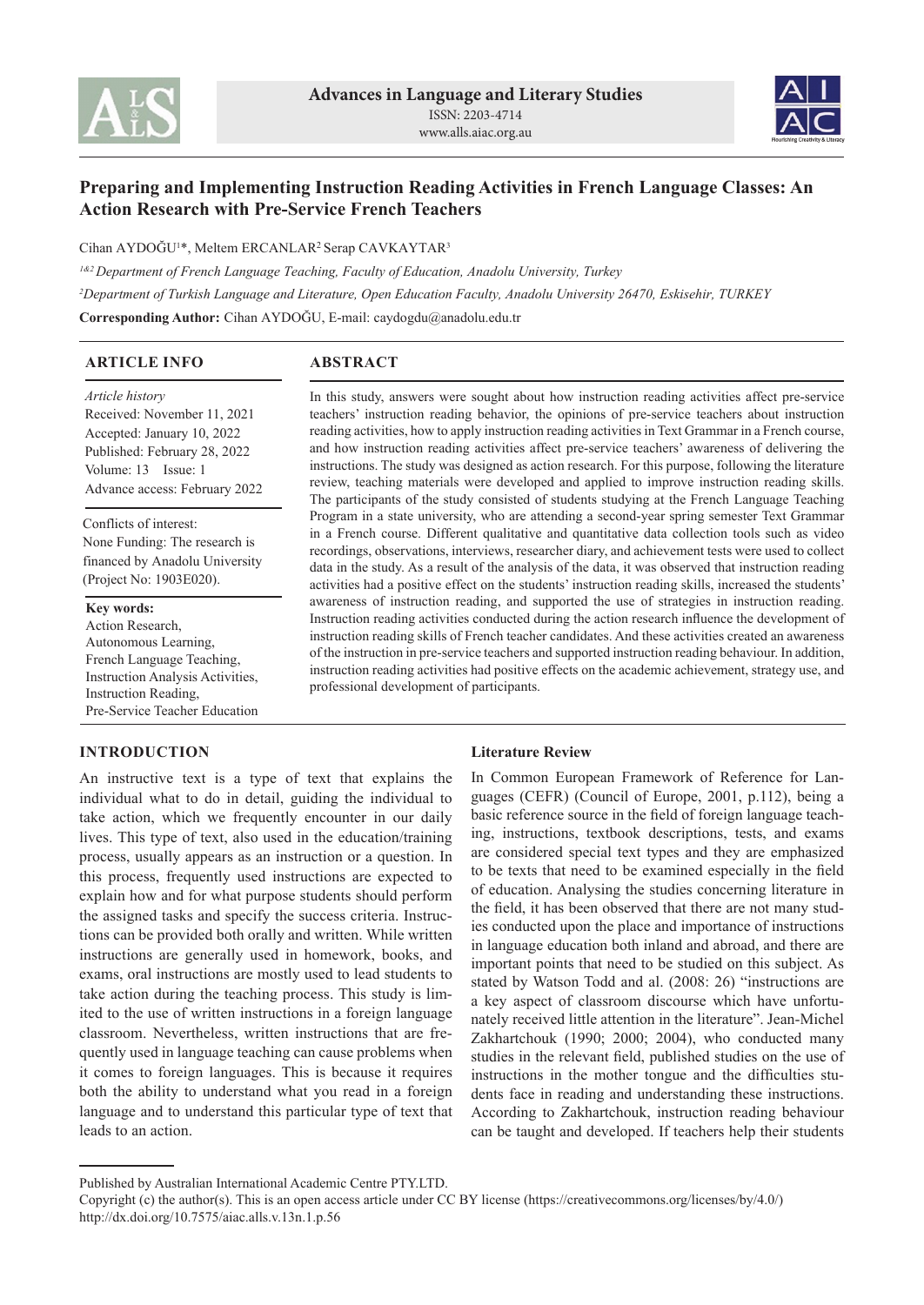develop this skill effectively, students will be more successful in every field.

Some studies in the field, though in a limited number, (Yaiche & Mettoudi, 2003; Bisonnette, 2005; Gregori, 2005; Gorine, 2010; Author, 2015) also support Zakhartchouk's view. In these studies, it is emphasized that the instructions constitute an important element which looks simple but can lead to students' failure and that it is necessary to help students develop effective instruction reading behaviours. The case study conducted by Ercanlar (2016), which examined the use of instructions in French foreign language teaching, aimed to describe the instruction reading behaviours of higher education students studying French as a foreign language and how the instructions were used in the classroom. The results of this study revealed that the instructions in the classroom were conveyed by the teacher and the students were not given enough time to read and analyse the instructions. It was also found that the students had no idea about instruction reading strategies and did not develop the habit of instruction reading. Studies in the literature generally focus on how instructions should be created and seek an answer for the question, "How can a better instruction be written?" However, as stated by Zakhartchouk (2000, p. 63), the important thing is not only how to write the instructions, but also to make students understand the instructions of all types and levels of difficulty, since the instruction may be given especially difficult and complex depending on the purpose of the activity.

### **Research Problem**

The difficulty level of the instruction depends on many factors such as its clarity or obscurity, the number of actions to be performed, the words used, the cognitive processes it requires, the structural arrangement and presentation of the expression (Yaiche & Mettoudi, 2003). Therefore, it may vary in line with the activity given and the teachers' purposes. In this case, it is a prerequisite for the student to understand the instruction to be able to perform a task given in the education/training process independently from the teacher.

Nowadays while lifetime learning and autonomous learning concepts are gaining importance, it is very crucial for students to develop independent instruction reading habits. As Bayat (2011, p. 17) points out, the concept of autonomy is important in Western cultures. But in non-Western cultures, being a member of a society and submitting to authority is expected. In this respect, it is thought that should these matter-related inadequacies of teacher candidates studying in teacher training programs be developed, they will fulfil their profession more successfully in the future. At the same time, the activities carried out in this direction will set an example for pre-service teachers to develop this skill in their student groups by creating an effective instruction reading awareness. Therefore, the aim of this study is to develop effective instruction reading behaviour in teacher candidates who constitute the sample of the study, and to offer solutions to the problems that have been identified. In line with this objective, a series of activities were planned



**Figure 1.** The dialectical cycle of action research (Mills, 2003)

to help pre-service teachers studying in the French Language Teaching Program gain effective instruction reading behaviours. Within this scope, weekly lesson plans were prepared, and various studies were carried out with a group of students studying in the second year. At the end of the study, it was examined whether these activities influenced the pre-service teachers' instruction reading behaviours and tried to develop solutions for the problems that were identified.

### **Research Questions**

The aim of this study is to examine the development of independent instruction reading behaviours of pre-service teachers by applying instruction reading activities in French as a foreign language. In line with this general purpose, answers were sought for the following research questions:

- 1. How do instruction reading activities affect teacher candidates' instruction reading behaviour?
- 2. What do the pre-services teachers think about instruction reading activities?
- 3. How are instruction reading activities implemented in the Text Grammar in French course?
- 4. How do the instruction reading activities affect teacher candidates' awareness of instruction reading?

#### **METHOD**

The research model, the process of the research, the scope of the research, the collection and the analysis of the data are included in this section.

### **Research Model**

The general purpose of the study is to reveal the practicability of instruction reading activities in the development of instruction reading skills in French as a foreign language. The research was designed as an action research to understand the quality of the work carried out during the activity process and to increase the quality of teaching. This type of research is highly preferred by educators, for it allows effective and practical problem solving (Tomal, 2010, p.11). According to Yıldırım and Şimşek (2013, p. 335), the action research process consists of problem determination, data collection, data analysis, determination of an action plan,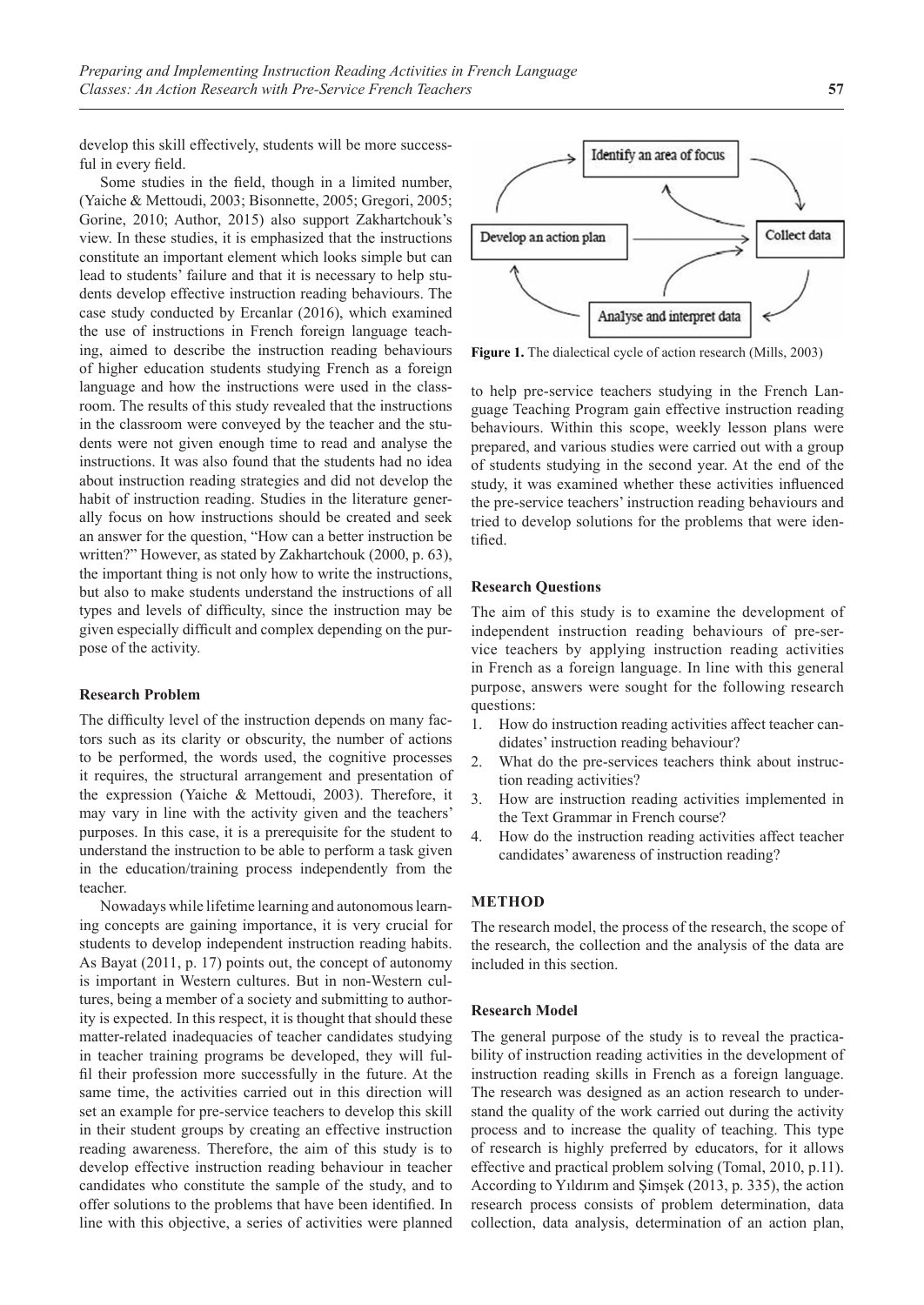the realization of action, and decision making for an alternative or a new action. This research process was shaped on the basis of the dialectical cycle, demonstrating that Mills' (2003) action research consists of four basic steps.

### *Defining the focus area*

The stage of determining the focus area aims to determine and limit the subject/area to be studied. Accordingly, first, a research was made regarding the subject and the related literature, then the researcher carried out information gathering studies on the subject matter.

Studies conducted in the literature (Author, 2016; Lengagne, 2005; Vecchi, 2010) demonstrate that students experience various challenges while reading the instructions, they do not know what to do and how to read the instructions, and their reading habits are not sufficiently developed. It is justified that instruction reading skills can be improved and developed with various activities and studies (Zakhartchouk, 1990). Following the analysis of the current situation, an action plan was considered to solve the problems and focused on determining the area to study. Primarily the courses currently given by the researcher lecturer were primarily considered in a determining the study group, for they were suitable in terms of accessibility. Accordingly, the 2<sup>nd</sup>-grade Text Grammar course opened in the spring semester of the 2018-2019 academic year was confirmed appropriate for this practice by the Validity Committee. It was thought that the second-grade education of the group to be studied would be convenient for conducting the study for it was assumed that the students in this group were at B1 language level. It is expected that the relevant group with an intermediate level of French knowledge will be able to understand the instructions written in French. On the other hand, it was thought that working on various texts in the Text Grammar course, doing different activities, and using different instructions are appropriate for the conduct of the research.

After determining the study group, the researchers made observations in the classroom environment for two weeks to get to know the focus area better and to seek answers for the questions such as "What is happening in the learning environment? How are the students' participation and interactions in the classroom? How are students' independent instruction reading habits?" These observations enabled the focus area to be recognized and understood in more detail.

#### *Data collecting*

Both qualitative and quantitative data collection techniques were used in this study. Qualitative data were collected through observations, semi-structured interviews with students, video recordings, researcher diary, student activity sheets, and validity committee audio recordings while quantitative data were collected through the instruction reading achievement test. While determining data collection techniques, research questions were taken as basis. Data sources of this study are:

• **Video recordings**: Video recordings provide general information about "students' non-verbal behaviors, their locations, and movements during the course" and the researcher's performance (Johnson, 2015, p. 96). Video recordings were used as the primary data source in this study. Each lesson was recorded with a video camera. These recorded images were transferred to the computer environment right after the lesson and supported with the researcher diary and student study examples, then, transcribed as "lesson flow form".

- **Observation notes:** Observation, which is frequently used in qualitative research, aims to "provide in-depth and detailed explanations and definitions regarding the activity, fact, and situation subject to the research rather than producing numerical data." In action research, on the other hand, it is a technique used both in determining the focus area and in the implementation process. In this study, before the implementation, which is to get to know the focus area, was started, the researchers observed the class by giving a pilot course for a week. In addition, the second researcher was present in the classroom as an observer during the activity process and indicated his observations regarding the activity onto both the observation form and the reflective diary.
- Semi-structured interview forms: The interview technique, enabling to reveal the feelings, thoughts, attitudes, and emotions of the participants, is a technique that is frequently used in qualitative research (Ekiz, 2013, p. 62). In this study, semi-structured interviews were conducted to determine the opinions of the participants about the activity process, for it provided in-depth knowledge and flexibility. The interview questions were written by the researchers by establishing a connection between the literature and the research questions. It was paid attention that the questions were written in an open-ended, non-directional, clear, and understandable language. Following the preparation of the questions, two experts, one experienced in qualitative research and the other working in the field of French language education, were consulted. After performing the necessary arrangements, the experiment was conducted with two students other than the participants selected as the focus from the experimental class. Following the trials, the questions were finalized. At the end of the activity process, face-to-face interviews were held with the focus students, who were determined according to their pretest and final test success.
- **Diaries:** Reflective diaries are a supportive data type, frequently used in qualitative research. Throughout the study, a diary was kept both before and after the lesson by the researcher observer and the researcher instructor. In these diaries, the researchers noted down their feelings, thoughts, impressions, and evaluations concerning the implementation. These diaries helped the researcher develop a holistic and analytical perspective in the analysis of the data in the process regarding the research questions, and the findings were supported with direct quotations from the notes in the reflective diary in the presentation of the findings.
- **Student work samples:** Student work samples are documents that students work on in the classroom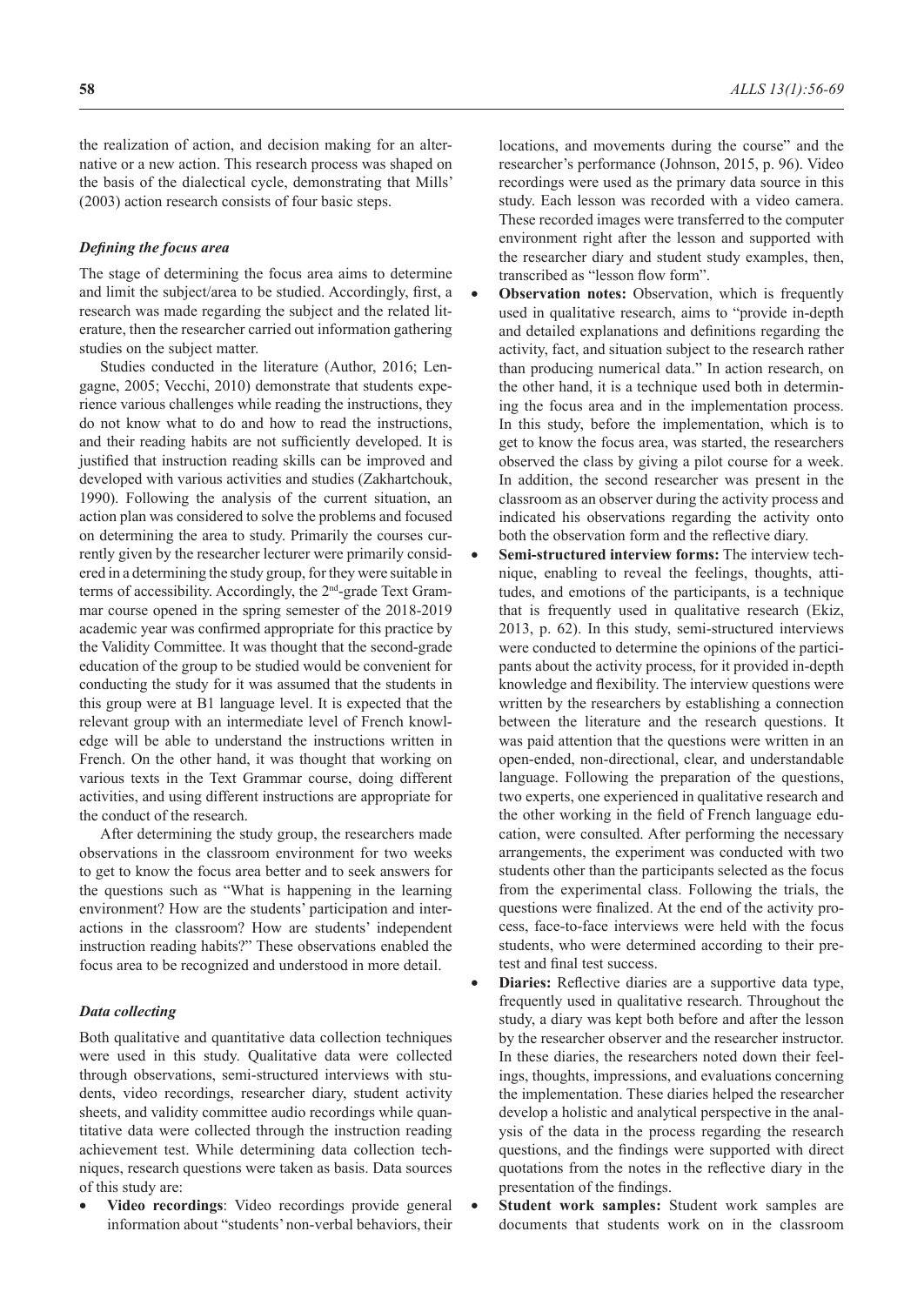during an activity. These documents were collected by the researchers to be reviewed at the end of each course. The responses of the participants to the activities, the mistakes they made, the notes they received were reviewed and their status in the process was followed up.

**Instruction reading achievement test:** When necessary, quantitative data collection techniques are used in action researches. In this study, the Instruction Reading Achievement Test was developed by the researchers in order to assess the effect of instruction reading activities. In the process of developing the test, first of all, literature review was made and the purpose of the implementation and the subject it aimed to assess were determined. After the implementation activities and the purpose of each activity were clarified, test activities that are in line with the relevant purposes were created and the expert opinion was obtained. The test, which was organized in line with the feedbacks of the experts, was applied as a pilot scheme before the implementation. Following the pilot scheme, the necessary changes and adaptations were made and the instruction reading test was given to the students as a pre-test at the beginning of the implementation and as a final test at the end. With this test, it was aimed to determine the differences in students' instruction reading success before and after the implementation.

### *Analysis and interpretation of data*

In this section, firstly, the quantitative data, and later the analysis process of qualitative data were discussed.

- **Analysing quantitative data:** The instruction Reading Achievement Test was used as a pre-test and final test to determine the effects of instruction activities on instruction reading behaviour. After the test was completed by the participants, the test questions were scored and compared separately by the two researchers. The test results, scored according to the score table prepared in advance, are arranged to be compared. Analysis of the quantitative data obtained for doing the research questions was carried out using the "SPSS for Windows" package program. First, it was checked whether the test results demonstrated a normal distribution, and the normally distributed data were made ready for analysis. A paired sample test was used to make comparisons within groups. The findings obtained from the analysis of quantitative data are explained in the relevant section**.**
- **Analysis of qualitative data:** The analysis was carried out using the theoretical framework of the research in the holistic analysis of the data. Therefore, the descriptive analysis approach was used in the study. Accordingly, following the completion of the implementation process, the data were re-reviewed, a framework was created for descriptive analysis, the stage of coding the data and presenting the findings was started. The data analysis process consists of organizing the data for analysis, coding the data, and determining the relevant themes, defining, and interpreting the findings.

### *Development of the action plan*

This stage of the research cycle is the stage of taking action to solve the problem based on the data obtained during the collection process. 15 activities were developed in the study to improve instruction reading behaviour based on the relevant literature. After each activity plan was developed, applied, and assessed in line with expert opinions, the next activity was conducted. In the development of these 15 activities, a series of suggestions developed by Zakhartchouk (1990), as well as other studies in the literature, were used as a base on teaching instruction reading. The activities were conducted in the following five phases:

- Revealing perceptions about instruction reading
- Creating instructions
- Analyzing instructions
- Associating all the information (symbolic-visual-structural) with the instructions
- Associating the lesson with the exercise
- Designing the results

### **Research Environment and Participants**

The research was carried out in the Text Grammar course, which is a third-semester course in the French Teaching Program of Faculty of Teaching, Eskisehir Anadolu University in the spring term of the 2018/2019 academic year. During the activities, a camera was placed in the room in such a way that it could see the whole class. The observer researcher also had the opportunity to sit in the back row and observe the board and the researcher lecturer who deliver the lecture. The participants of the study were pre-service teachers studying in the second-grade in the French Language Teaching Program. All the participants have learned French as a second language when they started university, and all of them started their faculty education after taking at least one year of preparatory education.

As B1 language level is necessary to be successful in the preparatory class, it was assumed that the French language level of the students was  $B1/B1 +$ .. In the research, the participants were determined using the maximum diversity sampling method (Patton, 2018; Punch, 2009), being one of the versatile methods. The aim was to find similar and different points in the progress levels of students at different levels within the fields of this course. For this purpose, the no focus student was determined at the beginning of the study, and focus students were determined according to the final test results after the implementation. In determining the focus students, pre-test, and final test results were examined. Accordingly, 2 people with the highest improvement, 2 people with the lowest improvement, and 2 people with moderate improvement were determined. Instruction reading activities in the classroom were carried out addressing the whole class. However, semi-structured interviews were conducted only with the focus students after the activity. 2 of the focus students were male and 4 of them were female. Participation in the study was based on voluntariness, the subject, purpose, and scope of the research were explained to the students at the beginning of the process, and their written consents were noted.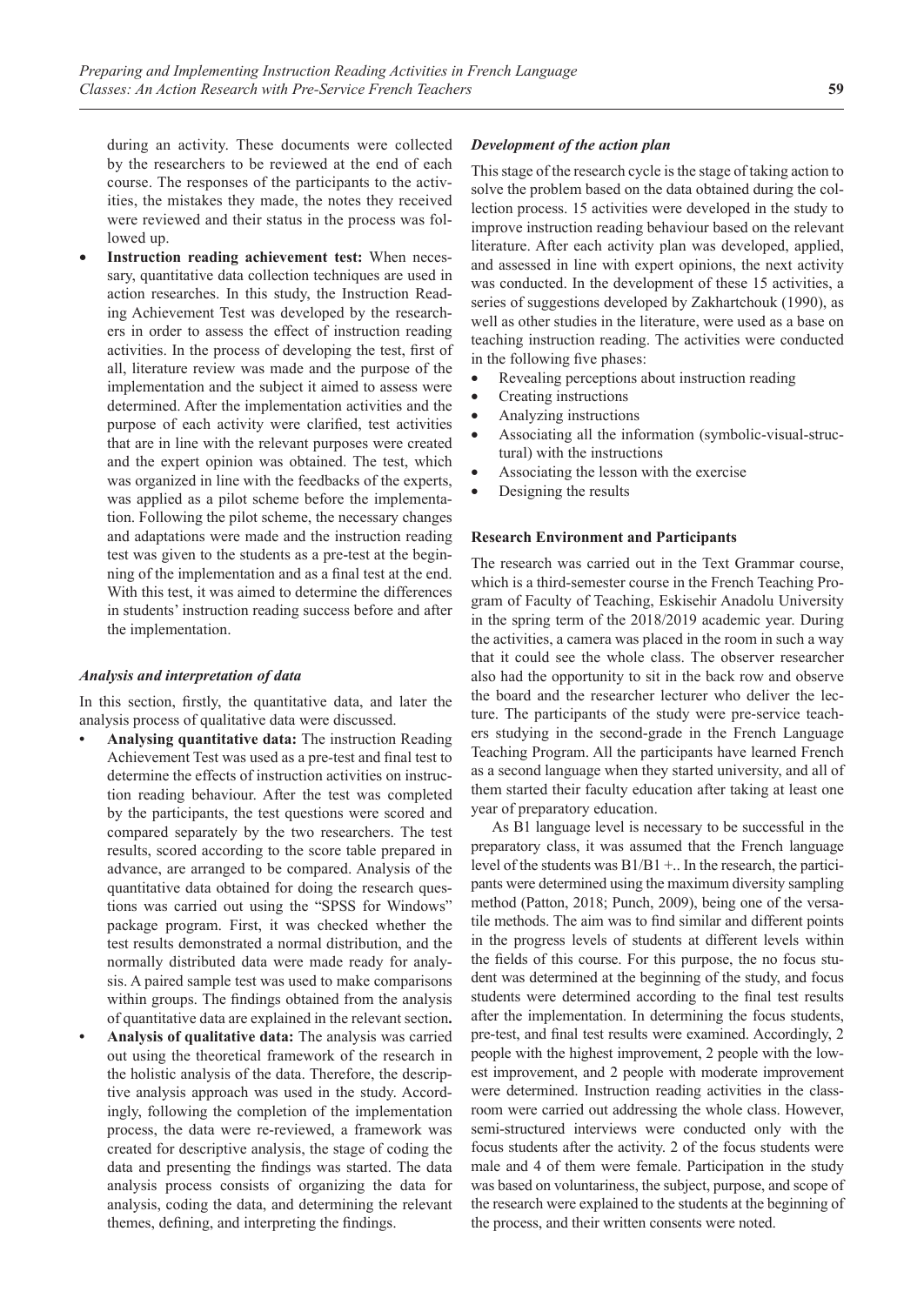# **Validity and Reliability**

In the study, the processes of designing the research, collecting data, analysing, implementing, and interpreting the findings were taken as criteria of cogency and reliability. The measures taken to prevent possible problems regarding the validity and reliability of the findings obtained from the data collected objectively can be summarized as follows:

- Data diversification was made by using different and multiple data collection sources.
- In-depth and consistent findings were obtained by using both quantitative and qualitative techniques.
- For the content validity of the instruction reading achievement test, which was prepared in the quantitative dimension of the research, the field experts were consulted.
- The role of researchers in the research process was described reflectively.
- Video recordings were monitored during the activity process and necessary controls were established over the data through expert opinions.
- The records were verified by allowing another expert to listen to some parts of the video and digital audio recordings made during the research process.
- The opinions of the validity committee were taken into consideration during the preparation of the action plans.
- The coding of the data was performed by the researchers, then they were compared to find out whether they were encoded similarly.
- Sufficient time was spent in the research environment to determine the needs and collect credible and reliable data (2 weeks before the activity; 11 weeks during the activity).
- Originality was achieved by including quotations from relevant data sources without commenting on the data.
- The data were checked for consistency.
- The results obtained from the data were correlated with each other as well as with the literature, and the formations were perceived by including any different opinions and contrary statements.

### **FINDINGS**

In this section, the findings obtained from the qualitative and quantitative data collected during the research are presented and interpreted in separate sections. First, the findings obtained from the quantitative data were presented, and then that of the qualitative data were interpreted.

### **Findings Obtained from the Quantitative Data**

# *Findings on the effect of instruction reading activities on pre-service teachers' instruction reading behaviour*

In order to find an answer to the question *"How do instruction reading activities affect pre-service teachers' instruction reading behaviour?"* an instruction reading achievement test was given to the pre-service teachers at the beginning and the end of the research process.

The data obtained from these assessments made as a pretest and final test were analysed and interpreted using the SPSS Windows package program.

To determine whether there was a significant difference between the pre-assessment results of the achievement test and the final assessment results, the dependent sample t-test was conducted, and the results are presented in table 1.

As seen in Table 1, the pre-service teachers who participated in the study had a pre-test average score of 27 with a standard deviation of 22 and their final test average score was 46 with a standard deviation of 23. The findings show that there is an increase of 19 points in the final test scores for the instruction reading achievement test given to the participant group of 13 people. The "t" value was calculated in order to determine the statistical significance of the difference between the averages of the scores obtained from the achievement tests- pre-test and final test assessments made to evaluate the progress of the participants in reading comprehension skills was found to be significant at the significance level of 0.05. According to the findings, it can be said that instruction reading activities conducted during the action research influence the development of instruction reading skills of French teacher candidates.

### **Findings Obtained from Qualitative Data**

The implementation process of this study, which aims to examine the development of independent instruction reading behaviours of the participants by conducting the instruction reading activities for French teacher candidates, started on February 25, 2019, and ended on April 29, 2019. This process of the research was carried out in the Text Grammar course. The implementation was carried out in one hour of the three hours weekly class on Mondays, and it took 11 weeks in total (pre-test  $+9$  weeks of practice  $+$  final test). A technique was determined for each week, and activities suitable for the technique were prepared and conducted. The findings regarding the implementation process are presented under the title of "Findings Regarding Instruction Reading Techniques".

To obtain data on the process of the research, face-toface semi-structured interviews were conducted with six participants selected through maximum sampling from the classroom. The findings obtained from these interviews were presented under the title "Findings Regarding the Opinions of Pre-service Teachers on the Implementation Process".

#### *Findings on teaching instruction reading techniques*

In the study, a series of techniques suggested by Zakhartchouk (1990) were adapted and applied to improve

**Table 1.** Instruction reading achievement test dependent t-test results between pre-test and final test scores

| <b>Tests</b> |    |    |         |
|--------------|----|----|---------|
| Pre-test     |    | -0 | $.000*$ |
| Final test   | 46 |    |         |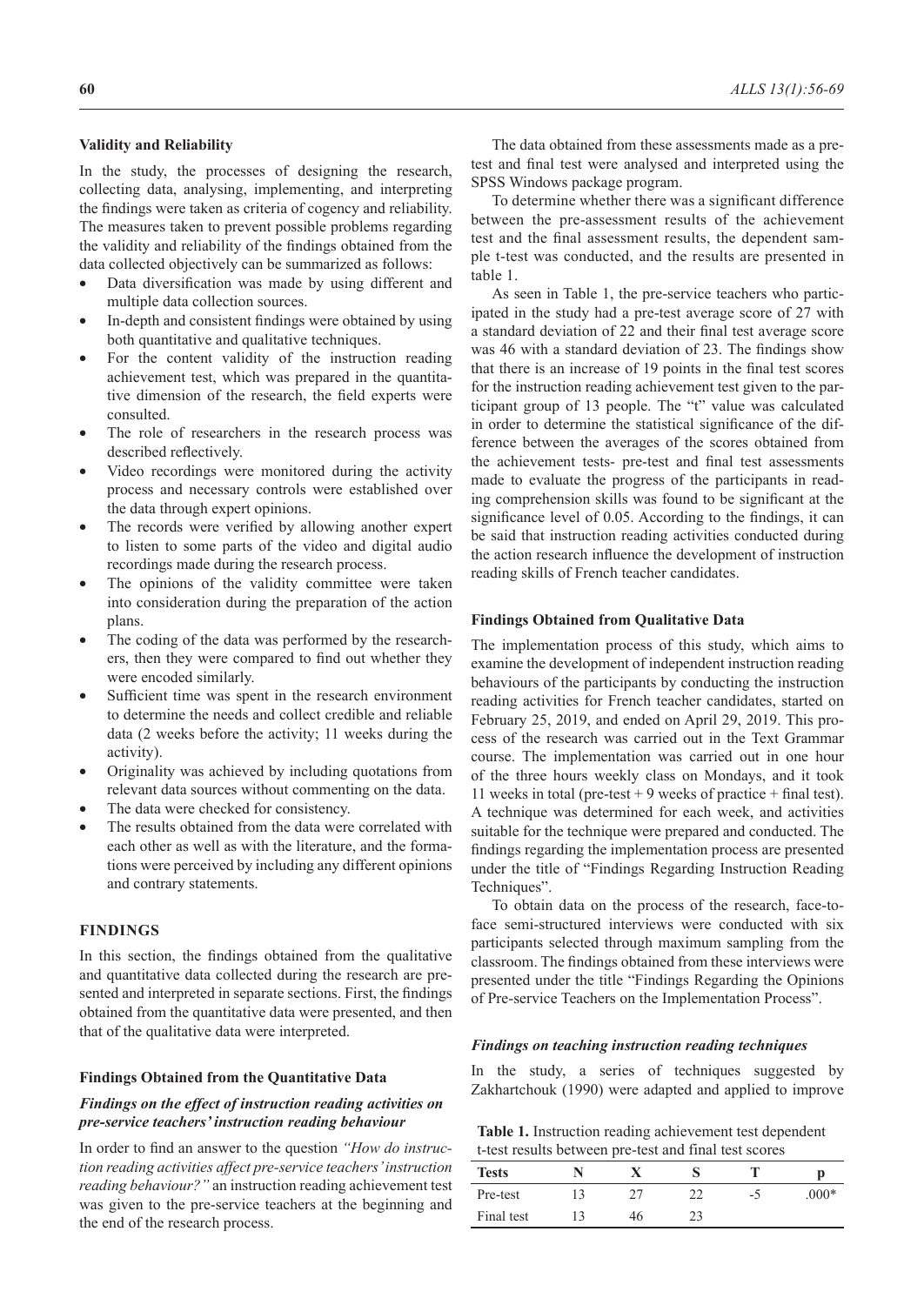instruction reading skills. The implementation was carried out in six phases listed below:

- Revealing perceptions about instruction reading
- Creating instructions
- Analysing Instructions
- Correlating all the information (symbolic-visual-structural) in the instructions
- Correlating the lesson with the exercise
- Designing the outcome

These phases were studied as techniques that were to be studied for reading and understanding instructions, aiming to reveal the difficulties encountered in instruction reading and to offer solutions to them.

Although each one is considered separately, it is also used in a highly interconnected and intertwined way. In this section, findings, and comments regarding the teaching of each technique are included.

The implementation process of the activities performed in nine weeks was generally carried out as given below:

- Greeting students
- Handing out the activity sheet to students
- Reading aloud the instructions for the activity
- Give students time to answer the activity
- Checking students' answers
- Giving correct answers to students and correcting their mistakes
- Discussion on wrong answers
- Questioning the purpose of the activity and asking students to draw conclusions

### *Findings on revealing the perceptions on instruction reading*

Revealing perceptions about instruction reading is related to how the instruction is defined by students, how it is read, and what the students do in situations that are not understood (Zakhartchouk, 1990: 21). In the first two weeks of the implementation, three activities were used to create awareness in students and to reveal their general perceptions about the instructions. While the attention level of the participants in instruction reading was examined with the first activity, the types of instructions and questions that could be asked on the instructions were examined with the second and third activities. The activities were first made individually by the participants, then the answers were discussed with the participation of the whole class in the presence of the teacher.

After the first activity, the participants realized that they were not careful enough with reading the instructions, which they found quite surprising. The second researcher conveyed the participants' current reactions in his reflective diary as follows:

Some were surprised, some laughed, some got disappointed. They gave reactions saying, «So we were meant to write down when we saw the instruction "write"(écrivez)?» Some found it hard to understand what was going on even after the explanations and were unable to hide their confusion saying, «Ahh!» And some grumbled, saying, «Did we write them down for nothing?» It seems noticeably clear how careless students act while studying (25.02.2019).

The teacher candidates participated actively and willingly in the second and third activities. While trying to guess the types of instructions in the second activity, in the third activity, they evaluated the questions asked by the students in the classroom to understand the instruction. While some of the participants correctly understood the work to be done, some felt hesitation. Participants' attitudes towards this activity were reflected in the second researcher's diary as follows: *"Students participated more in this activity. They were sometimes hesitant and gave wrong answers. They responded like 'I would have asked it if it were me' and realized that they were asking unnecessary questions. I think this activity has achieved its purpose and demonstrated the expected." (4.03.2019)*

After the answers, the first researcher asked the students what kind of conclusions they drew from these activities. Some of the answers from the students are as follows:

- P4: "If I were a teacher, I would try to write more clear instructions to avoid receiving such questions from students."
- P5: "I will think twice when I ask a question."

It can be said that the activities aimed to reveal students' perceptions of instruction reading achieved their purpose, students gained awareness throughout the process, and they realized their perceptions and mistakes. This initial phase prompted the participants to question about instruction reading.

### *Findings on teaching instruction creation technique*

The technique of creating instructions is related to the vocabulary, syntactic structure, readability, and presentation of the instructions. The technique of creating instructions was studied for two weeks. For this purpose, a total of four activities were conducted. In the first two activities in which the instruction creation technique was used, it was aimed to work on the writing and creation of the instruction to distinguish the various types of instructions and to examine the actions generally used in them.

The third activity consisted of a text and four questions asked in the context of this text. Students were asked to read and restate these questions in a different way while asking the same thing. In the fourth activity, there was a user manual of a tent type consisting of five stages. Each stage had four statements. These statements were given in the form of instructions, recommendations, and comments, and students were asked to strike out those that were not in the form of instructions.

In the third activity, most of the students wrote down the answers directly instead of rewriting the questions. Only one student understood what to do and was able to write different modes of articulation next to the questions. One of the students stated that he understood what to do but answered the questions irrelevantly, only not to give a blank paper as he could not give the right answer. The second researcher's observations and comments on this activity were reflected in his diary as follows: *"Somehow they tried to do something and secure themselves. Besides, as far as I understand from their behaviour, they were not 100% sure about what they were asked for." (11.03.2019)*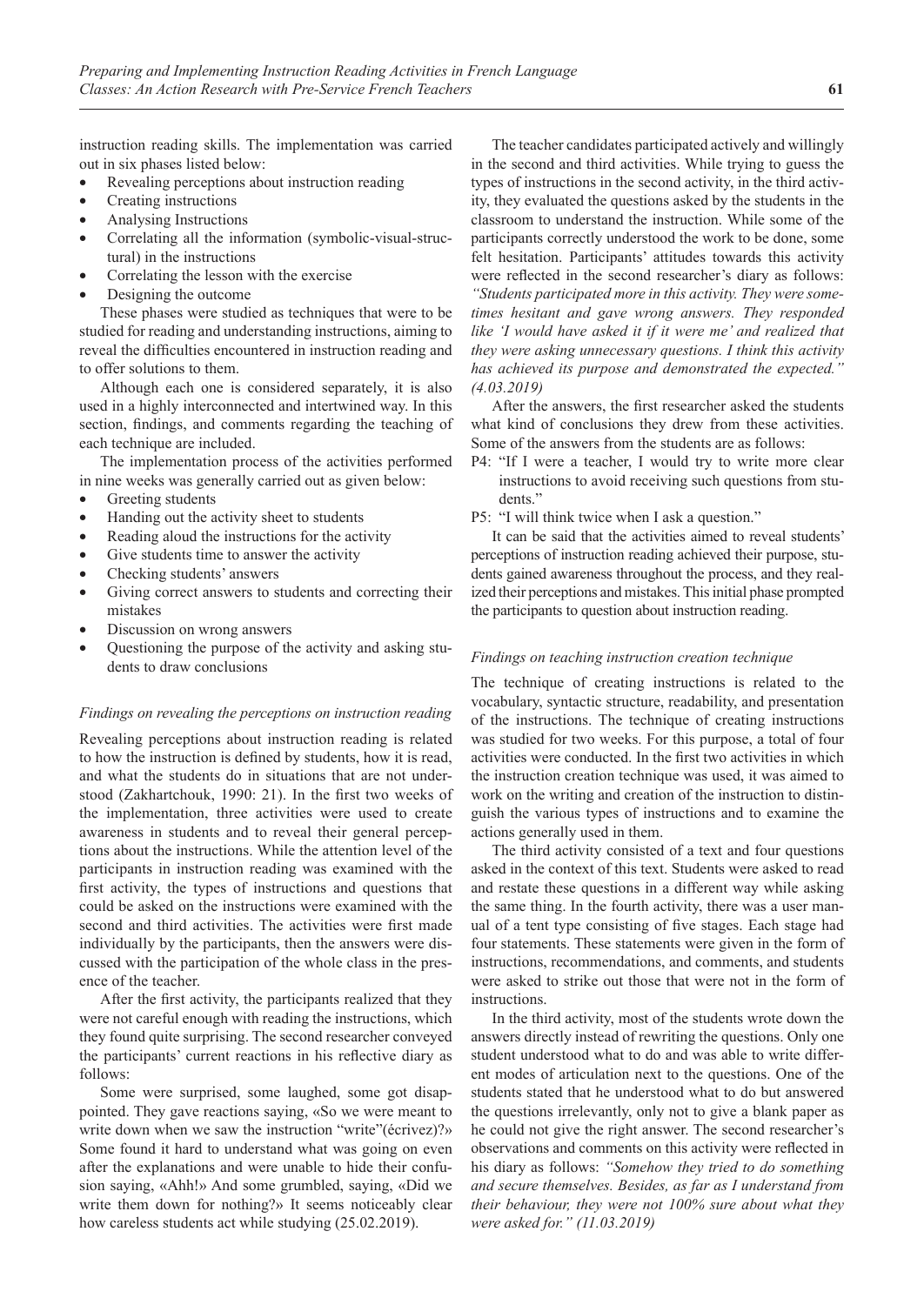*"I saw that the students paid a lot of attention to the shape/ format of the instruction. While answering, they first try to understand the instruction looking at the format instead of reading and understanding the instruction. Of course, while reading the instruction, the format can also give a clue or help, but focusing directly on the format can be misleading. For example, one of the students attributed his mistake to the absence of a line between the questions." (11.03.2019)*

In the second week, the technique of creating instructions continued to be worked on, and two activities were conducted for this purpose. In the first activity, it was aimed to work on the way of writing and creating instructions and to let the students write instructions. In line with this intention, the students were given a series of question sentences and asked to convert these question sentences into imperative sentences. In this activity, it was observed that most of the students did not have difficulty and could provide correct answers. In the other activity, students were given a series of answers and asked to guess and write the instruction. The students worked in groups and wrote instructions, then the groups exchanged the instructions they wrote, and each group tried to answer the instructions written by another group. It was observed that the groups could write well-expressed instructions despite some of their shortcomings. It has been observed that the writers of the instructions proceeded on the right track in general terms but skipped some details and directions. As a matter of fact, when they saw the answers of their friends, they noticed it themselves and responded as "If we had known that they would answer, we would have written them more carefully." This activity aimed to enable students to see themselves in the position of both the writer and the answerer, and thus, they could think bilaterally.

### *Findings on teaching instruction analysis technique*

Analysing the instructions is to focus on the function and meaning of each element in the instruction. It requires breaking down the instruction, establishing connections between the parts, and analysing them. The teaching of the instruction analysis technique, as in the previous ones, was used for two weeks and a total of four activities were conducted. In the first week when the instruction analysis technique was taught, the students were asked to distinguish between the basic (sine qua non) and additional information included in the instructions, and they worked on breaking out the instruction into its components. For this purpose, the students were provided with a series of instructions and asked to identify the explanation expressing the work to be done in the instruction, to circle the action stating the activity to be performed, and then to underline the complements of these actions.

It was seen that the students had difficulty in understanding what to do in this activity, the researcher intervened and led them to understand it step by step. The second researcher's notes on this activity were reflected in the diary as follows:

*"They had difficulty both in understanding the directive and answering questions even after the instruction* 

*was announced. So, students have trouble deciphering the instructions; they have difficulty in choosing the part of the instruction that indicates the actual action. Many verbs in the instruction have the same function. Many students had a hard time finding the sentence that conveyed the main action in the activity. One of the students asked the researcher why they did not mark the verb* «*dissent*» *in the additional information section of instruction A. When the researcher said it was additional explanatory information, he said,* «*Oh, I marked all the verbs.*» *Even though the instruction was clear about what to do, he made a mistake and looked at the format of the instruction without paying attention to the meaning and marked all the verbs. However, not all verbs lead the student to an action." (01.04.2019).*

In the second week when the instruction analysis technique was taught, the students were given three instructions and the answers were provided for these instructions. Students were asked to examine the instructions and the answers given, then to identify the mistakes.

In line with the decision made by the validity committee to include thinking aloud in the next process, the researcher explained the aloud-thinking-technique to the students after distributing the worksheets of this activity, and he applied the technique, reading an instruction to set an example. Then, he asked two students to read the first instruction in the activity using the same technique. In this process, it was observed that students had difficulty in performing the reading act using this technique. The researcher made a minor intervention and provided guidance.

After the aloud -reading exercise, they started to work on the activity. In this activity, students were asked to examine the worksheet and find mistakes in the answers, caused by misreading the instruction. However, some students thought that they had to answer the questions on the worksheet themselves, and then, by means of the researcher's explanations and help, they were able to fully understand what they were supposed to do. The activity was performed in company with the researcher and with the active participation of the students.

# *Findings on the teaching of the correlating technique concerning the information (symbolic-visual-structural) in the instruction*

All the information in the instruction (symbolic-visual-structural) is related to the correlating technique, instruction, and its environment. It is based on establishing a connection between given symbolic, visual, and structural information and instructions. Three activities were carried out in two weeks to use this technique.

In the first week, eight instructions were given in one table and six responses in a separate table and students were asked to match the instructions and answers accordingly. A volunteer student was asked to read the instructions by thinking aloud. The statements of the student in question demonstrating the aloud-thinking-process are as follows:

P1: *"When starting, I looked at the table below before reading the instruction. Here were the letters A, B, C and I saw the numbers going as 1,2,3, below. I considered this as a pairing. I am looking at the instruction (reads the*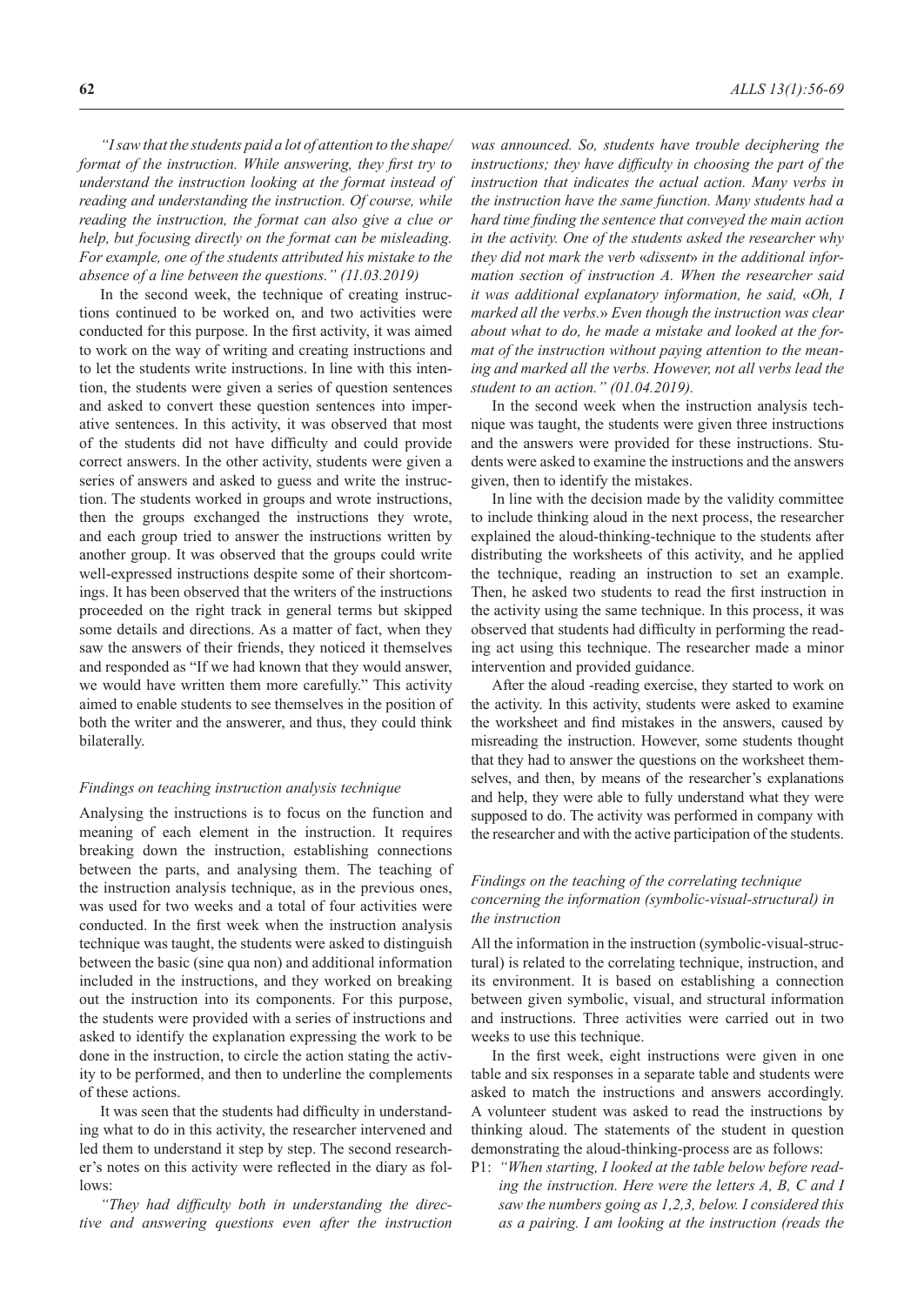*instruction). On the first table, there are consignments (instructions), on the second table there are answers and extracts, it says there are things that respond to consignments. It says, "Match the Consigne", for example, the letters A, B, C, and the numbers 1,2,3.*"

It was observed that P1 read in very correct order. Other students stated that they read similarly. The students completed this activity without much difficulty and in general, they were able to make the correct matches. This matter was reflected in the second researcher's diary as follows:

*"The students had no trouble in understanding and answering this exercise. I attribute this to both the fact that the activity was not too complicated, and they were used to this activity type (pairing)" (Y.G. 15.04.2019).*

In the second activity of this week, students were asked to find the question to which the answer was given, and in the third activity, they were asked to match the instructions regarding the given image. The instructions for these activities were also read by the students thinking aloud. After two of the students read the instructions using the aloud-thinking-technique, the students were able to respond without difficulty. The positive effects of aloud thinking in this activity were reflected in the second researcher's diary as follows:

*"I think this method is beneficial and interesting for students. They listened to the instructions with interest and evaluated their reading friends. This process facilitated their understanding process too" (22.04.2019).*

In addition, as revealed in Lefevre and Dixon's (1986) study, it was observed that examples are useful and important during the reading process. The example helps students understand better.

# *Findings on teaching the technique of correlating the lesson with the exercise*

The technique of correlating the lesson with the exercise is based on establishing a connection between the exercise and any lesson and making sense of the exercise in this context. This technique was used during one class hour and one activity was deemed sufficient. In this activity, certain themes were given and the names under these themes were listed (for example theme of youth, and below the themes of literature, grammar, etc.). The students were asked to form groups of two/three and design an exercise suitable for that area within the framework of the theme given and to write an instruction.

When the response time was over, the answers between the groups were swapped and a form was given to each group to evaluate what the other groups came up with. In the form there were such questions as, "Is the exercise related to the given theme and area? Has the instruction been formed properly? Under what conditions can the exercise be done? (Which prior knowledge is required? What material should be used?)" With the help of this form, the students assessed each other's answers, and after the evaluation process, they returned the exercises to the group that prepared them to examine the assessments.

It was observed in this activity that the students were able to write appropriate instructions despite several mistakes. It was also concluded that they were good at determining each other's mistakes and they could see their own mistakes better after the assessment. Most importantly, they listed the characteristics that an instruction must have as follows: the instruction should be clear, not confusing, it should be compatible with the subject and it should be regarded through the perspective of students.

### *Findings on teaching the technique of predicting the outcome*

Predicting the outcome is to mentally design the product that will emerge during or after reading the instruction at the beginning of the activity. This technique was taught during one class hour and the time was considered sufficient for all the techniques are interconnected and intertwined. Therefore, this technique was indirectly used and studied in previous activities.

This activity was based on the ability to predict the desired task, plan, and predict the outcome in the instruction. In this activity, two documents were taken from a textbook (Alter Ego 2, 2006) for teaching French as a foreign language. The students were asked the following questions: In which lesson (grammar, reading, etc.) were these documents used? What should be known to do the exercise? What kind of product will come out at the end? Is the provided material required (graphic, advertisement)?

The notes in the second researcher's diary regarding last week's activity and the students' ability in instruction reading are as follows:

*"Students now generally understand the work/task more easily, but they have difficulty in detail. In the beginning, they also had a hard time understanding the gist, and they had serious difficulties, which have been come over right now, there is still room for improvement for little details. At the same time, more practice are needed for reading comprehension because although we have been studying details for the last few weeks, we cannot cover much distance due to poor reading skills. For example, no student understood the meaning of the verb "échangez", so they could not make a correct inference. I think the lack of such linguistic skills prevents them from being better at instruction reading. (Y.G.29.04.2019).*

During this last week of implementation, the Validity Committee members agreed that it would be appropriate to terminate the process. During the meeting, it was discussed that there was a recession in the last couple of weeks and there was no obvious improvement. Among the reasons for this, it was emphasized that there was some sort of satisfaction with some activities which achieved their purpose, but the source of the ongoing problems was related to other issues (lack of vocabulary and reading information, etc.).

# *Findings regarding the participants' views on the application process*

The main themes and sub-themes that emerged as a result of semi-structured interviews with six participants selected in line with the results of the instruction reading achievement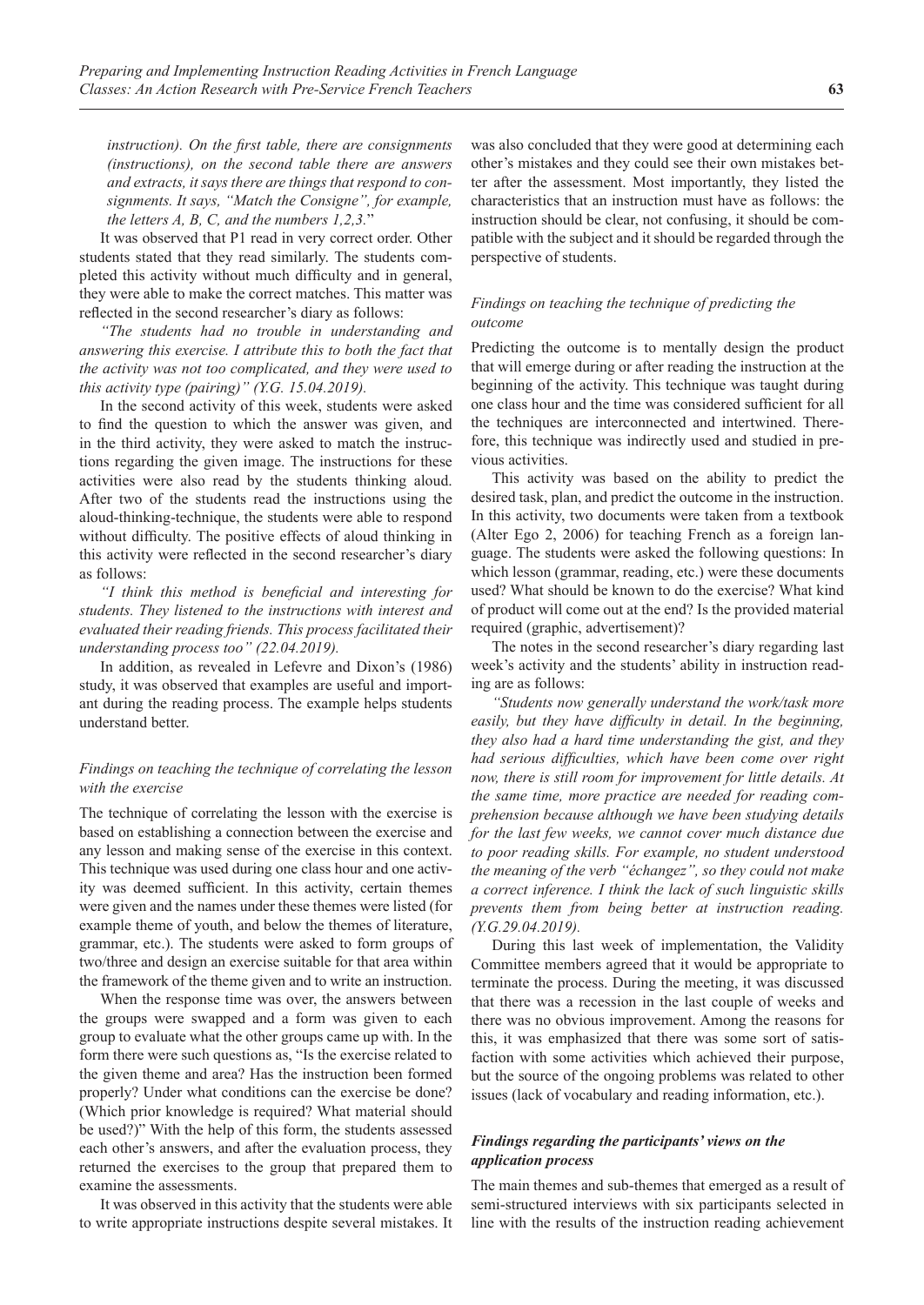test are presented in Table 2 and interpreted by supporting the expressions of the participants. As a result of the analysis, three main themes were obtained: the effect of instruction reading activities, instruction reading behaviours before application, and opinions on the application process.

### *The effect of instruction reading activities*

During the semi-structured interviews, students were asked to make a general assessment of the activities to determine whether the activities influenced the instruction reading behaviour of the students. Based on the assessments of the students, the main theme of the effect of instruction reading activities and the effect of using strategies, the development of instruction reading awareness, the increase of vocabulary related to instruction reading, the increase of self-confidence regarding reading comprehension, contribution to professional development and the effect on academic achievement were received.

The effect of using strategy: The students' ability to read the instructions correctly and to perform the intended work or task as being independent learners without the need for any intervention or explanation from the teacher, is directly related to the ability to use effective strategies. As a result of the study, it was seen that the students developed different strategies in this process based on their expressions. The interviews reveal that the students now focus on the actions that report work in the instructions, read more carefully, try to infer the meaning, and adopt a discriminative reading attitude.

The first and fourth participants stated that they focused on the actions reporting the task as follows:

- P1*: I used to read more superficially; I was not focusing on the task that we were asked for. I was reading the entire instruction, but I was reading it superficially, then I focused on the answers and the question, but now I am focusing primarily on the instruction before the answer and the question.*
- P4*: I realized many things, we should highlight it, circle it. It helped me realize the task better.*

# **Table 2.** The theme and sub-themes resulting from data analysis

The effect of instruction reading activities

- Its effect on using strategy
- Developing instruction reading awareness
- Increasing vocabulary related to instruction reading
- Increasing vocabulary related to reading comprehension
- Contribution to their professional development
- Its effect on academic achievement

Pre-implementation instruction reading behaviours

- Internalizing instruction reading
- Considering instruction reading as a waste of time
- Disregarding instruction reading
- Lack of instruction reading knowledge and skills
- Views on the implementation process
- Language level
- Application method
- Suggestions for the process

The first participant stated that he could now deduce the meaning of the words he did not know, with the following statements:

- P1: *For example, I was having trouble without receiving any explanation for the instructions by the teachers, but now if I know the task and the meaning of the verb that is provided, I don't need any explanation. I understand it myself.*
- **Improving instruction reading awareness:** One of the aims of the activities throughout the study was to raise awareness among students. Because the studies conducted in the relevant field reveal that there happens to be a problem in this regard, that students do not read the instructions completely and are not aware of the importance of this process (Ercanlar, 2016). Based on the statements of the students, it is assumed that the activities have an influence on raising awareness. All the students expressed a positive opinion in this regard.

The first participant emphasized that he was not aware that he had a problem regarding this matter before the activities, but that he found out about the problems he encountered during the activity process with the following words:

P1: *First, when I started the activity, I never had such an expectation. Actually, we were told about the purpose of the activity, but I did not think I had a problem with it, I thought I read it correctly, I thought I had no problem with the instructions, but at the end of the activity, I realized that I used to have a problem with the instructions before, which helped me overcome it.*

Participant number four stated that he had skimmed the instruction before, but developed an awareness after the activities, and now he knew how important it was to read the instructions carefully.

- P4: *Before we just read the question and did the exercise in our own way without reading the instruction, but now I don't start answering the question before reading the instruction for I failed in understanding many questions before.*
- Increasing vocabulary related to instruction read**ing:** Two participants emphasized that instruction reading activities contributed positively to the development of French vocabulary. It is understood from the expressions of the students that there is a development in learning the meaning of the actions that are frequently used in the instructions.
- P3: *For example, I learned the question verbs. I did not know any of the question verbs before. Other than that, there are some expressions such as 'underline or circle'. I was not paying too much attention to such details.*
- P6: *Of course, there is. We know many verbs, but for example, it is written "montrer" on the instruction, we think of it as something we should write in general. It is written "indiquez" on the instruction and we know them all, but we might not know the exact meaning of these words or their nuances, which might be the reason for our mistakes.*
- **Increasing** self-confidence regarding reading **comprehension:** Another effect of instruction reading activities applied during the research was on students'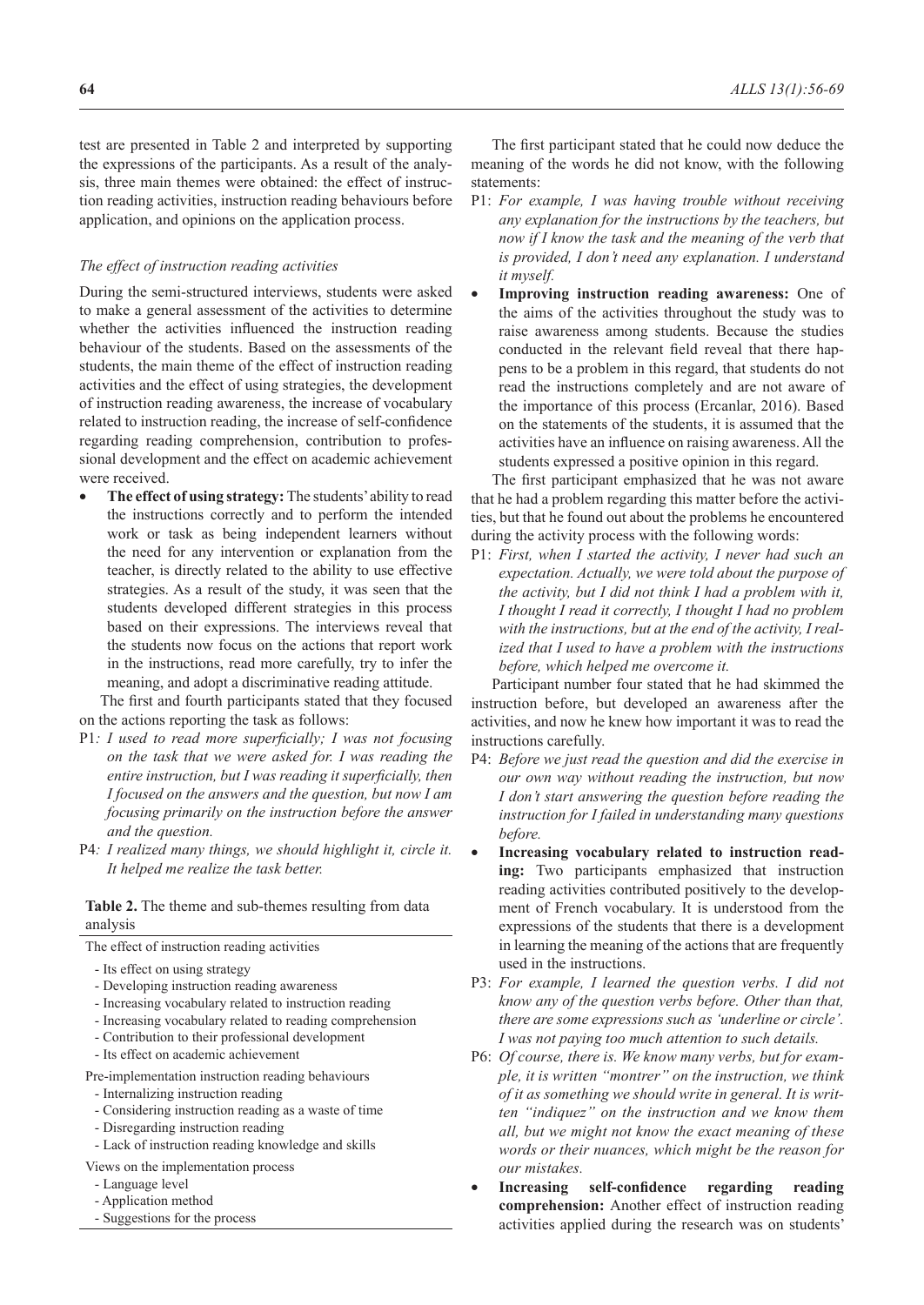self-confidence. Three students expressed their views on this issue. Two of them expressed positive opinions, whereas one student expressed a negative opinion. Two students who presented positive opinions stated that they felt more confident not only in this lesson but also in other lessons and exams.

- P4*: Of course, I have high self-confidence when I am sure that I understand or when I know what to do in the exam. So yes, I can say that my self-confidence increased more in this respect.*
- P6: *Yes. I feel more confident and relaxed after these activities for as our teacher has also mentioned in many lessons; these instructions are not only about the exam or the school. I feel more confident in many aspects for I read the instruction to understand the task, not only for the sake of reading.*

The student who expressed a negative opinion stated that he found the activities useful, but that the mistakes he made during the process had a negative effect on his self-confidence.

- P5: *Frankly, I think it was useful in a way, but on the other hand, it made me feel less self-confident after a while for I always made mistakes in every activity from the first day and then I attended every lesson thinking, "Well, I will probably fail again." However, I can say that I read the instructions more carefully and I believe I paid more attention to the significant points.*
- **Contribution to professional development**: Another sub-theme reached by analyzing student views obtained through semi-structured interviews is that these activities contribute to the professional development of students. A student stated that these activities were beneficial in terms of professional development and that he could use this knowledge and skills for his teaching profession in the future.
- P2:*The instruction is particularly useful because we are studying in the department of teaching and we will have to prepare instructions for our students in the future. You know, if we prepared instructions without this awareness, we would teach our students something wrong. We could cause a misunderstanding, but you have now shown us how the instruction must really be.*
- **Its influence on academic achievement:** It is possible to say that the application based on the expressions that students use while presenting their opinions contributes to their academic achievement. As can be understood from what the students expressed, this implementation made a significant contribution to the exams and their grades.
- P1: *I can answer the questions more easily by reading and understanding the instructions correctly. Someone who does not understand the task may give unnecessary answers, which causes him or her to get a low grade. However, when I get the question right and fulfill the task clearly, I get a higher score though my answer may be short. In other words, not reading the instructions costs us time and effort.*
- P6*: I can transfer it, and I really like it. First, out of habit, I jumped to the conclusion before reading the instruction*

*carefully. Then I thought it might be useful to read the instruction more carefully and once I did so, I saw that I was about to make a mistake, which would cost me a good score.*

### *Pre-implementation instruction reading behaviors*

During the interview, the students were asked to compare their reading behaviors before and after the activities to determine whether the activities influenced instruction reading behaviors. As a result of the data obtained from the statements of the students, the second main theme, 'Pre-application instruction reading behaviors' has been obtained.

The theme consists of four sub-themes: inability to internalize instruction reading, considering it as a waste of time, not caring about reading the instructions, not having knowledge and skills of instruction reading.

- **Inability to internalize instruction reading**
	- Based on the statements of the students, it is understood that they did not use to read the instructions completely before the application. One reason for this behavior is their inability to comprehend the necessity of instruction reading and to internalize it as a behavior.

The second participant emphasizes that this negative behavior stems from the test techniques they have been taught so far.

- P2: *We do not read the instruction properly; we directly look at the answers and then the questions for we are used to the test technique.*
- **Considering instruction reading as a waste of time:** Analysis of the obtained data reveals that another reason why students do not read the instructions from an analytical point of view is that they see this stage as a waste of time and they try to fulfill the work task as soon as possible.
- P3: *The student also thinks, "We have limited time, we have to be fast, the question is more important than the instructions.*
- P5*: I used to think that I would not be able to finish the exam on time for I always have a problem with time management. I am already a stressful person in normal life, but now I know that reading the instructions would never cost me time; it rather saves me time.*
- **Disregarding instruction reading:** Another reason why students do not read the instructions in detail before the activity, according to the data obtained from the interviews, is that they disregard this phase. The second participant clearly stated that he was aware of having a problem hereof but did not look for a solution.
- P2: *We were aware of the problem, but we did not think about the ways we could handle it, we were not looking for a solution.*

The first participant emphasized that he had not read the instructions carefully enough before and was not aware of the importance.

P1:*... I used to read instructions superficially. I have been told this before, but not the way we have done here now, of course. I was also told before that I should read the instructions carefully, but not like that. I was just*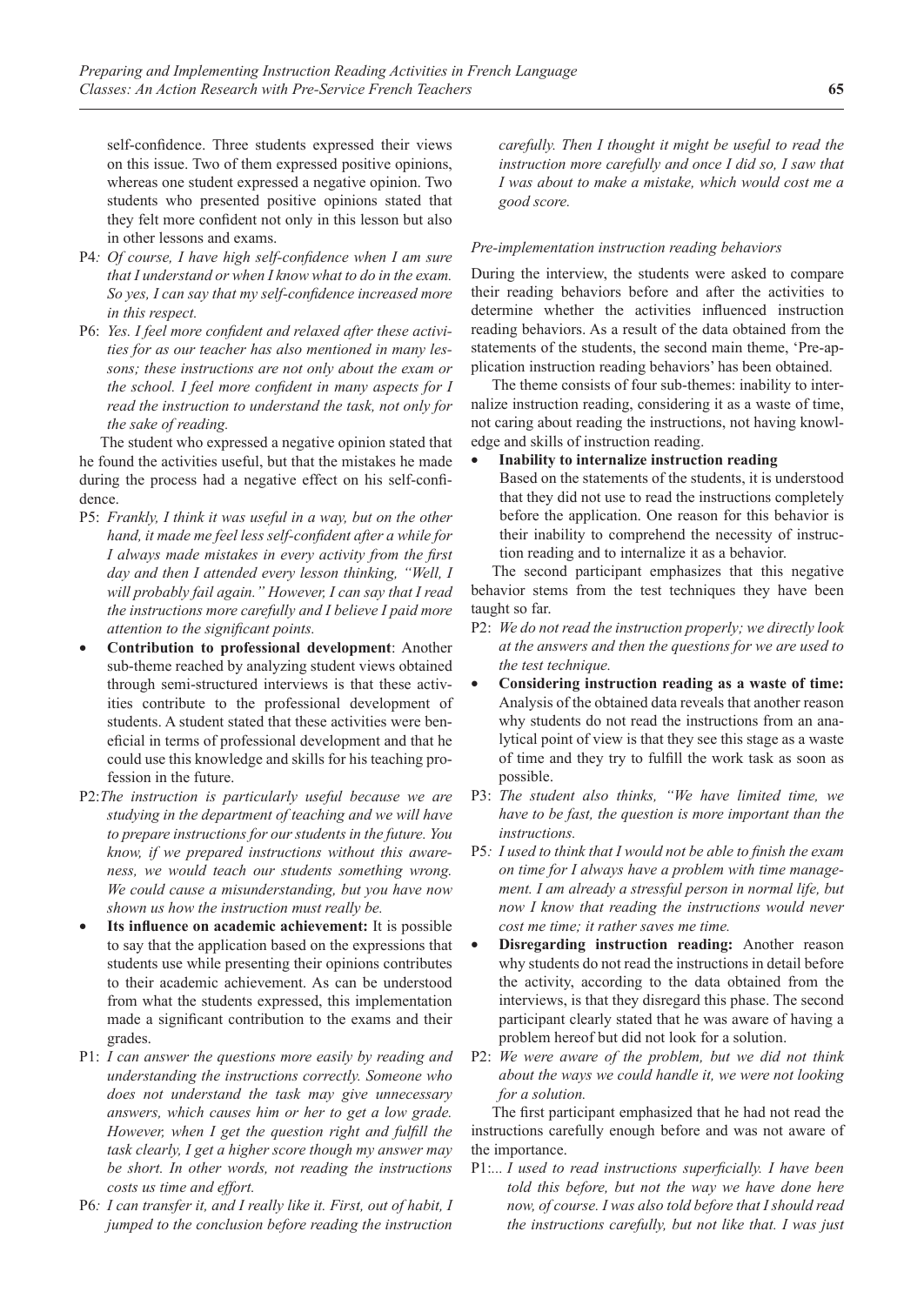*reading as if I was reading the question and I always thought I understood the task. But now I realized that once we learn to read the instruction properly, then everything gets easier.*

- Lack of instruction reading knowledge and skills: During the semi-structured interviews, the answers given by the students to the question about comparing instruction reading behaviors before and after the activity revealed that the students did not have adequate knowledge and skills to read instructions before the implementation. As the students stated, instruction reading activities during the implementation had a positive influence on the instruction reading knowledge and skills.
- P3: *I have never learned about this until now. I was not even aware of that the lectureres were trying to teach us this. I do not know, if they had tried to teach with such reinforcement exercises, it would have been better. I remember them reading the instructions, emphasizing the expression "not".*

#### *Views on the implementation process*

During the semi-structured interviews held with six students following the implementation, the students were asked to evaluate the implementation process. The third and last main theme obtained from the answers given by the students was named as "views on the implementation process". When the answers of the students were reviewed, it was seen that the students expressed opinions emphasizing different points. Accordingly, "opinions on the implementation process" are presented under three sub-themes, the main theme of which is language level, method of implementation, and suggestions for the process.

**Language level:** Two students commented on the language level of the activities during the implementation. Based on these views, it is possible to say that the students had some problems in this respect.

The fourth participant stated that he had problems with the use of metalanguage (underlining sign pronouns, circling conjunctions…), but attributed this to his forgetfulness.

P4: *I have a problem in this respect. For instance, I forget the titles of some topics. I am a forgetful person. In fact, we do not pay attention to the words such as circle, underline in the questions, and as I said topic titles.*

Referring to the first activity of the implementation, the fifth participant said that he found the activity very misleading. However, the purpose of the related activity was not to surprise the reader but to emphasize the importance of careful reading.

- P5*: It seems like you have done something very tricky, like pointing with a finger...*
- **Implementation method**: While evaluating the implementation of the activities, the students expressed their satisfaction about the organization of the activities, the opportunity for self-assessment, the opportunity to learn from their peers, the ability to apply their knowledge and skills to other lessons and exams, and to include the technique of aloud thinking. Based on all these views, it

can be said that the students were motivated throughout the process, they were satisfied with the implementation and found it useful.

- P3: *Activities… I mean… there was one activity we did; I think it was an exceptionally good one. Three pieces of paper were given to each group, and they were constantly swapped, so the student did the activity understanding the other student, I think it was the best one*.
- **Suggestions for the process: During the semi-struc**tured interviews, questions were asked to the students to receive their opinions about what the teacher and student's responsibilities should be. The findings obtained from the answers given to these questions were collected under the sub-theme of "suggestions for the process". In the following statement, the first participant emphasizes the importance of the teacher's guidance in developing the student's instruction reading skills.
- P1: Of course, the student can also study the subject alone. However, a guidance would be much better. It might also work without a guidance, but an activity like this we have just made would be great. As can be understood from the student views listed below, the students suggested that there should be individual efforts to develop correct instruction reading behaviors.
- P2: *Speaking for myself, I tried to do the task given to us properly. If everyone did the same thing, the activity would be particularly useful. I mean I believe you could see the benefit of it if you do it heartedly.*
- P1: *I think this should be implemented as a mandatory practice, even before the university, it should be implemented in the high school for it is necessary to understand the instruction to answer the question, it is necessary to read it correctly. It lays the foundation for doing questions. I think it should be widely implemented.*

The fifth participant stated that he was contented with looking through the instructions throughout his education life and waited for the teacher to explain them. The participant thinks that the teacher's explanations should be limited to words the students do not know the meaning of.

P5: *From the very beginning, they should have never explained their instructions in any exam. You know, when I take the exam, I first receive the exam paper and I skim through it, then I am waiting for the teacher to explain the instruction, I think it was a mistake that they helped us develop such a habit. But of course, what they have been doing is not bad, but I also think it does not do us any good. Some instructions are too long, and they contain words that we may not know; they can explain those words, but explaining the instruction as a whole does not so us any good for they make us free-riders.*

#### **CONCLUSION AND DISCUSSION**

Instructions are generally perceived in the educational environment as top-down directives and instructions conveyed from teacher to student. It is observed that written instructions in the classroom are not read by students as frequently as it should be. Studies in the literature also show that while students are reading questions and instructions during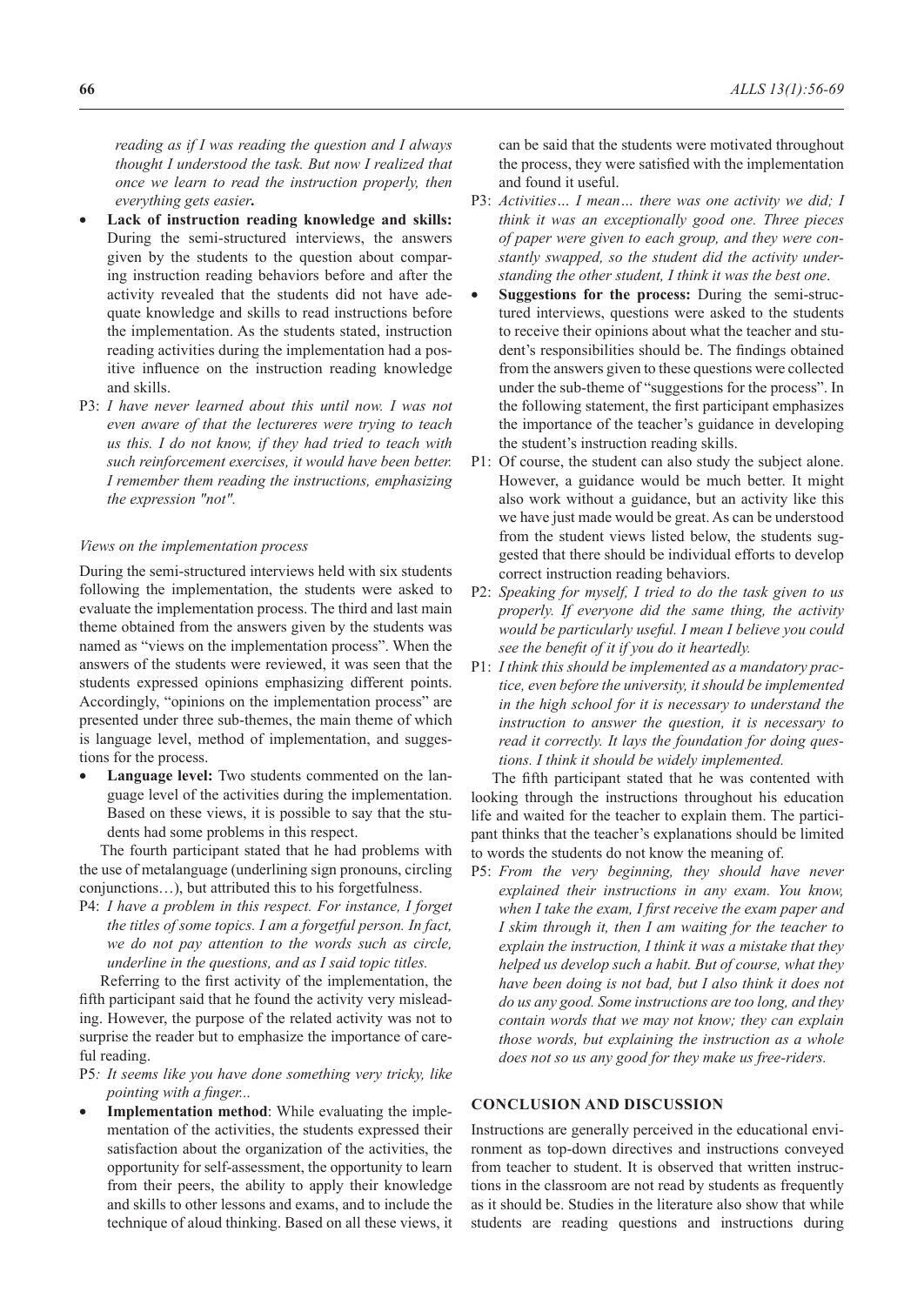courses and exams, they expect guidance from teachers even at higher education (Author, 2016; Gorine, 2010; Lengagne, 2005; Zakhartchouk, 2000). The results of Author's (2016) study with higher education preparatory class students also reveal that French foreign language students do not know the correct instruction reading methods and do not develop the habit of instruction reading. The findings obtained from this study show that the awareness level of the students towards instruction reading is quite low. Participants stated that they read the instructions mostly carelessly and hastily, sometimes trying to understand the task by not reading them at all. In addition, as a result of the analysis of the interviews with the participants, it was seen that they got used to the teacher's reading and explanation of the instructions, and they developed such a habit starting from primary education.

In this section, the results obtained from the research findings, the discussion of them concerning the relevant literature, and the suggestions developed in this direction are included.

# **Results regarding the Effect of Instruction Reading Activities on Pre-Service Teachers' Instruction Reading Behavior**

The fact that there is a significant difference in favour of the final test between the pre-test and final test assessment of the Instruction Reading Achievement Test, which was prepared to assess the development of the pre-service teachers' instruction reading skills, showed that instruction reading activities had a positive influence on the instruction reading behaviour of the pre-service teachers.

Research in the field indicates that it is particularly important for students to develop the habit of instruction reading and to learn the correct reading techniques. Zakhartchouk (2000; 2001; 2004) also argued that instruction reading behaviour is teachable and developable behaviour in many studies. If teachers help their students develop this correctly, they will be more successful in every field.

# **Results regarding Teaching Instruction Reading Techniques**

During the process of the implementation, six techniques were planned to operate in order: revealing perceptions about instruction reading, creating instructions, analysing instructions, associating all the information in the instruction (symbolic-visual-structural), associating the lesson with the exercise, designing the final result. All these techniques follow an order from easy to difficult and one affects the other. Planning this way helped the participants learn the easiest first and the most difficult the last. During the conduction of each activity, the participants were first given time for individual study, and then the activity was discussed. This process created an awareness of the instruction in pre-service teachers and supported instruction reading behaviour. The participants who needed the teacher's support in the first weeks learned to act independently as the process progressed.

The activities aimed to reveal the participants' perceptions of instruction reading reached their goal, created awareness in the participants throughout the process, enabled them to

notice their rights or wrongs, and improve themselves in this direction. The observation results showed that the participants were careless about reading the instructions at the very beginning of the implementation and they tried to make sense by looking at the form of the exercise rather than the meaning of the instruction. Participants also developed awareness on this matter over time and began to read the instructions more carefully. This finding of the study is similar to many studies in the field. The studies (Ganier et al., 2000; Heurley, 1994) show that the way the instruction is organized, the position of the information given, and the use of images are remarkably effective in understanding the instruction. These studies show that teachers and experts who write the instructions in the books are more careful about this issue and using tools that will facilitate understanding while preparing instructions are effective in the interpretation process.

It was also concluded that the pre-service teachers had poor reading skills and could not use reading strategies correctly and consciously before. Even if they have learned the correct instruction reading strategies with the help of this study, their reading skills and vocabulary are weak in general, which creates difficulties in understanding and analysing instructions. It was observed that using the aloud-thinking-technique and assessments of the person who used this technique by other participants was highly effective. According to the findings of this study, one of the most important problems faced by the participants while reading the instructions is not knowing the meaning of the words used and therefore not being able to deduce the correct meaning from the instructions. Studies in the literature also support this finding. Chaplier (2010) and Ganier & Heurley (2003) also stated that students have difficulty in instruction reading mostly due to a lack of vocabulary and terminology used in the instruction, which makes the instruction difficult to understand. Another of the findings of the study shows that the participants had difficulty in distinguishing important words while reading the instructions, in understanding the high-level language used in the instruction, and in designing the expected result. The results of the research conducted by Caumet (2001) show that students have difficulties in similar issues and these difficulties cause problems in understanding the instruction.

Finally, studies such as writing instructions and finding mistakes in the instructions created awareness among the participants as pre-service teachers and contributed to the development of their teaching profession knowledge. Towards the end of the study, it was observed that the purpose of the study was fulfilled, there was an improvement between before and after the implementation, the awareness of the participants about instruction reading improved, and they tried to use the strategies and methods they were taught during the activity. Both observation data and interviews support that even the timid and unwilling participants were then more willing to participate in the lesson.

# **Results regarding the Opinions of the Participants on the Implementation Process**

Participants stated that instruction reading activities had positive effects on their academic achievement, strategy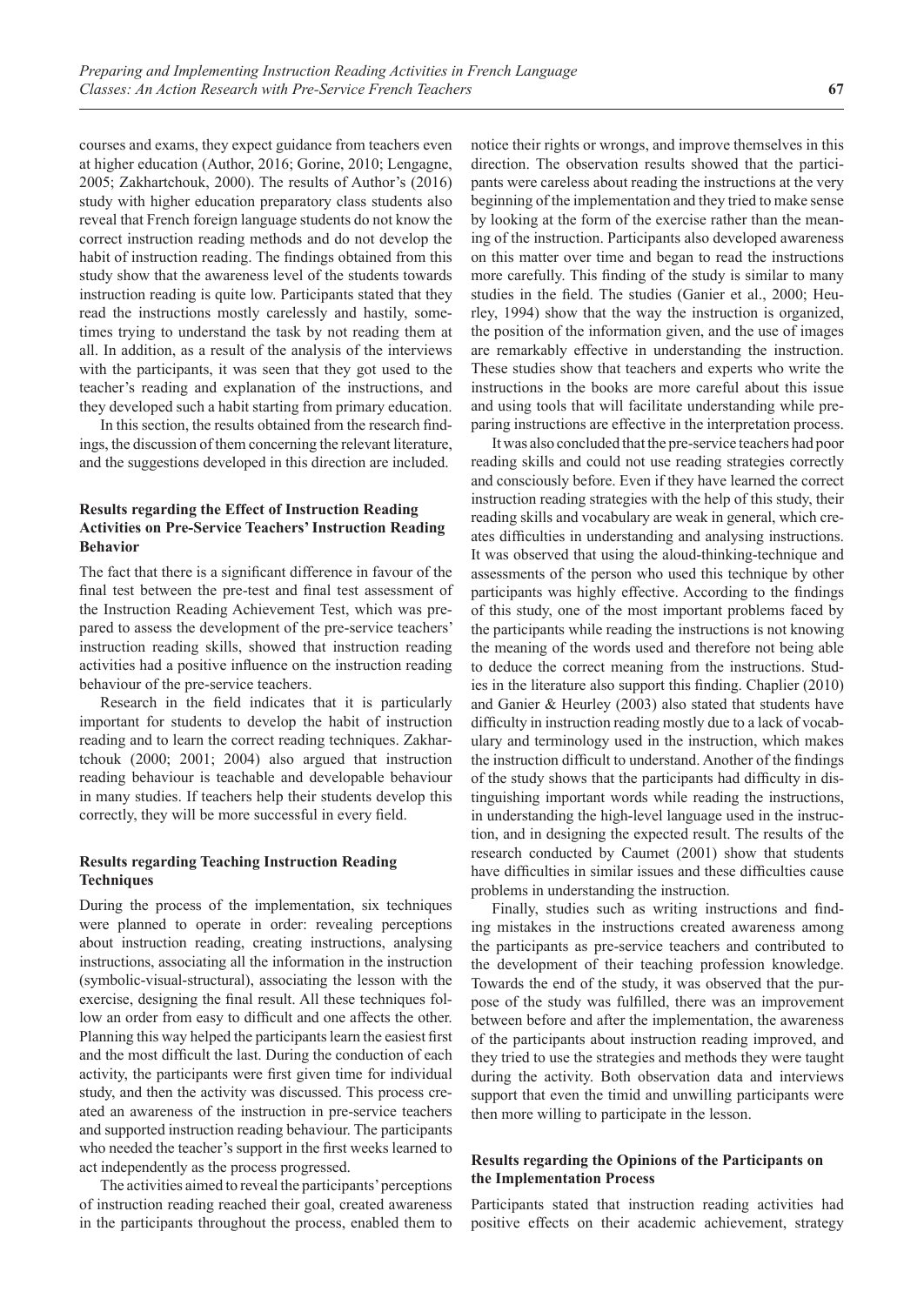use, and professional development. Besides, they stated that their self-confidence regarding reading comprehension and their vocabulary related to the instruction increased and that they developed instruction reading awareness. Participants questioned the instruction reading behaviours before the activity and revealed various problems. Before the activity, they stated that they did not have the necessary knowledge and skills to read instructions, they disregarded instruction reading, they could not internalize the instruction reading and they considered it as a waste of time. Some participants stated that they had difficulties regarding the language level of the activities used during implementation process. They also expressed that the use of high-level language in the instructions made it difficult to understand the instruction. While assessing the conduction of the activities, the participants expressed their satisfaction about the organization of the activities, the opportunity to learn from their peers, to benefit from the knowledge and skills they have acquired in other lessons and exams, and to include the technique of aloud thinking.

Participants made some suggestions regarding the conduction process and instruction reading training. Suggestions are as follows.

- Instruction reading activities should be conducted under the guidance of teachers,
- Students should make individual efforts in this direction,
- It should be ensured that all students can benefit from such a study,
- Reading habits of students should be developed, and
- Such practices should be compulsory starting from high school. Also, the participants stated that once the lesson starts, it would be effective to study the meanings of the words frequently used in the instructions and that teachers should stop the instruction-giving behaviour and only give the meanings of unknown words.

In addition, the suggestion, "teachers should stop the instruction-giving behaviour and they should only give the meanings of unknown words" expressed by the participants while reporting their opinions on instruction reading activities is similar to the suggestions in the literature. Yaiche and Mettoudi (2003) also revealed that teachers should act as mediators between the instruction and the student, do not accept the immediate answers after skimming the instruction, and direct them to think properly before they answer and to analyse the given information in the instruction. However, it has been suggested that special education should be given to students to develop effective behaviours for reading and applying the instructions (ibid.).

When the studies conducted in the literature were reviewed, it was seen that the studies for instruction reading were generally in the form of state determination and revealed the problems that were encountered during the process. There are many studies (Bissonette, 2005; Ganier & Heurley 2003; Yaiche & Mettoudi, 2003; Zakhartchouk 2000; 2004) that offer various suggestions to teachers and students for the solution and improvement of these problems. This study was designed and applied based on these suggestions. It can be said that the findings of the study support the

problems stated in the literature, the activities applied positively affect the instruction reading behaviour of the pre-service teachers and they found these practices useful.

### **ETHICS COMMITTEE APPROVAL**

The authors confirms that ethical approval was obtained from Anadolu University (Approval Date: 27-02-2019).

# **REFERENCES**

- Alter Ego 2 (2006). Méthode de français A2 [Method of French A2], Paris: Hachette.
- Author. (2015). Yabancı Dil Öğrencilerinin Eğitsel Yönergeleri Okurken Karşılaştıkları Sorunlar [The Problems that Foreign Language Students have When Reading Educational Instructions]. In Prague International Academic Conference Eylül 2015 (pp.297-303). Prague.
- Bayat, Ö. (2011). The Relationship between Autonomy Perception and the Reading Comprehension Achievement of English Language Learners. Eğitim Araştırmaları-Eurasian Journal of Education Research, 42, 15-28.
- Bissonette, M. (2005). Étude descriptive des consignes didactiques écrites en français langue seconde [Descriptive study of written instructions teaching French as a second language ]. Unpublished Doctoral Dissertation, Montréal University, Montréal.
- Caumet, S. (2001). La Consigne: Lecture, Compréhension et Exécution [The Instructions: Reading, Understanding and Execution]. Unpublished Master's Thesis, Montpellier University, Montpellier.
- Chaplier, C. (2010). À l'université, des consignes pour utiliser les consignes. Cahier Pédagogique [At the university, instructions for using the instructions], 483. Available: http://www.cahiers-pedagogiques.com/A-.
- Council of Europe (2001). Common European Framework of Reference for Languages (CEFR). Didier.
- Ekiz, D. (2013). Bilimsel Araştırma Yöntemleri [Scientific Research Methods]. Anı.
- Author. (2016). Une etude de cas qualıtatıve sur l'utılısatıon des consıgnes scolaıres dans une classe de FLE [A qualitative case study on the use of instructions in the class of French as a foreign language]. Unpublished Master's Thesis, Anadolu University, Eskişehir.
- Ganier, F., Gombert, J.E. et Fayol, M. (2000). Effets du Format de Présentation des Instructions sur l'Apprentissage de Procédures à l'Aide de Documents Techniques [The effects of instructional formats on procedural learning when using technical documents]. Le Travail Humain, 63(2), 121-152. Retrieved http://www. jstor.org/stable/40660254.
- Ganier, F. et Heurley, L. (2003). La Compréhension des Consignes Ecrites [Understanding Written Instructions]. In D. Gaonac'h & M. Fayol (Eds.). Aider les Elèves à Comprendre: du texte au multimédia (114-136). Hachette.
- Gorine, M. (2010). Usage de la Consigne Scolaire dans l'Enseignement/Apprentissage du FLE et son Impact sur l'Evaluation Certificative [Use of the Instructions in the Teaching/Learning of French as a foreign lan-